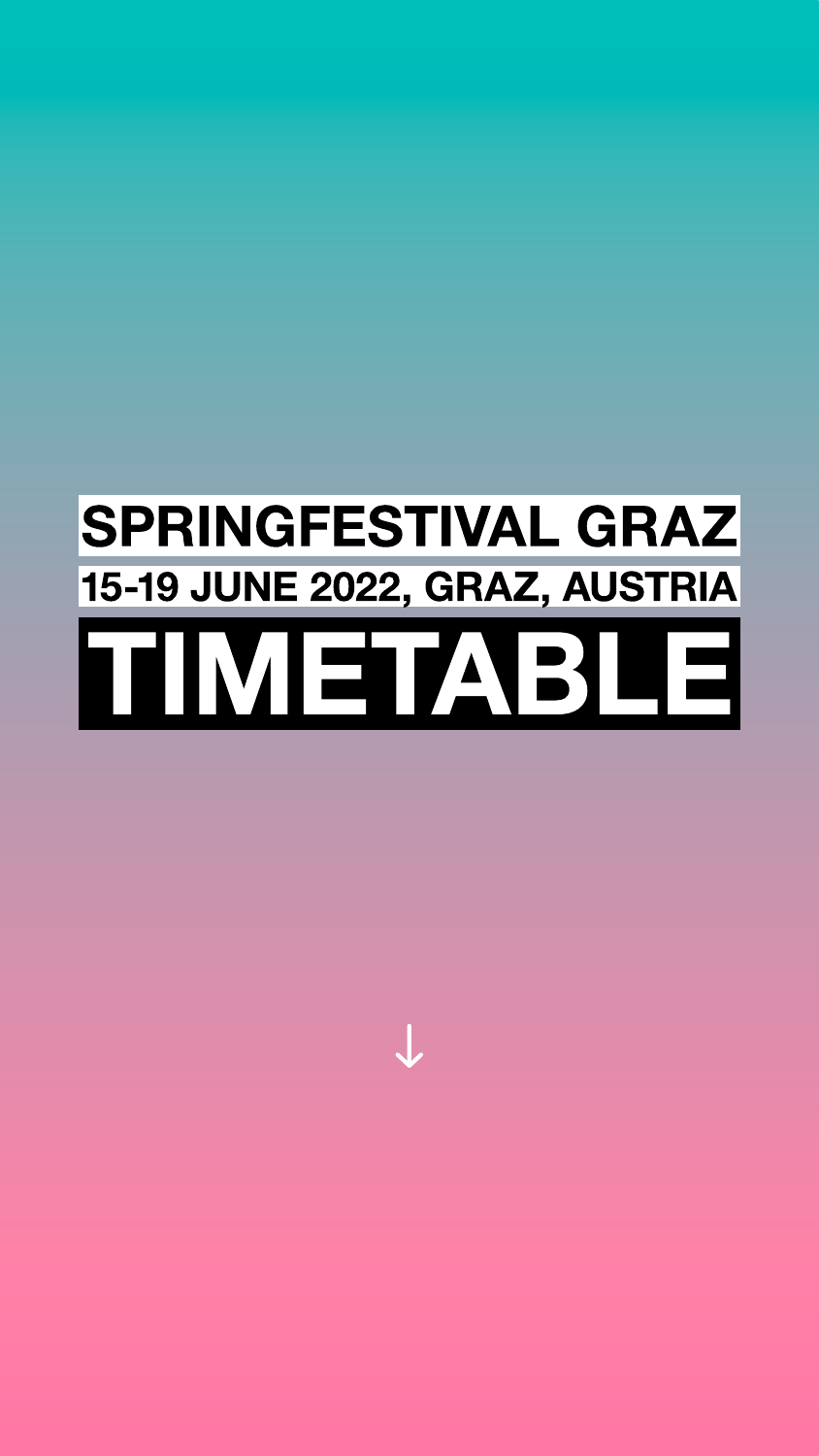



### **WEDNESDAY JUNE 15th 2022**

### KUNSTHAUS CAFÉ

SPRINGFESTIVAL IN THE WILD // SF BRUNCH 16:00 – 20:00 /// SENSA.TON

### MARIAHILFERPLATZ

SPRINGFESTIVAL FOR THE MASSES

- 16:00 17:30 /// BIANCA MANDOIU
- 17:30 19:30 //// PUSCHMANN
- 19:30 21:45 /// MOTSA

### ORPHEUM

SPRINGFESTIVAL IN CONCERT - FICK DEIN INSTA 19:00 //////////// EINLASS 20:00 – 21:00 /// SIEBZIG PROZENT 21:00 – 22:30 /// JUJU

### DOM IM BERG

DOMNACHT

- 22:00 23:30 /// KAYOZ
- 23:30 01:00 /// M.A.R.S.
- 01:00 02:00 /// AUSTRIAN APPAREL LIVE
- 02:00 05:00 /// CHRIS LIEBING
- 05:00 07:00 /// MISCHKONSUM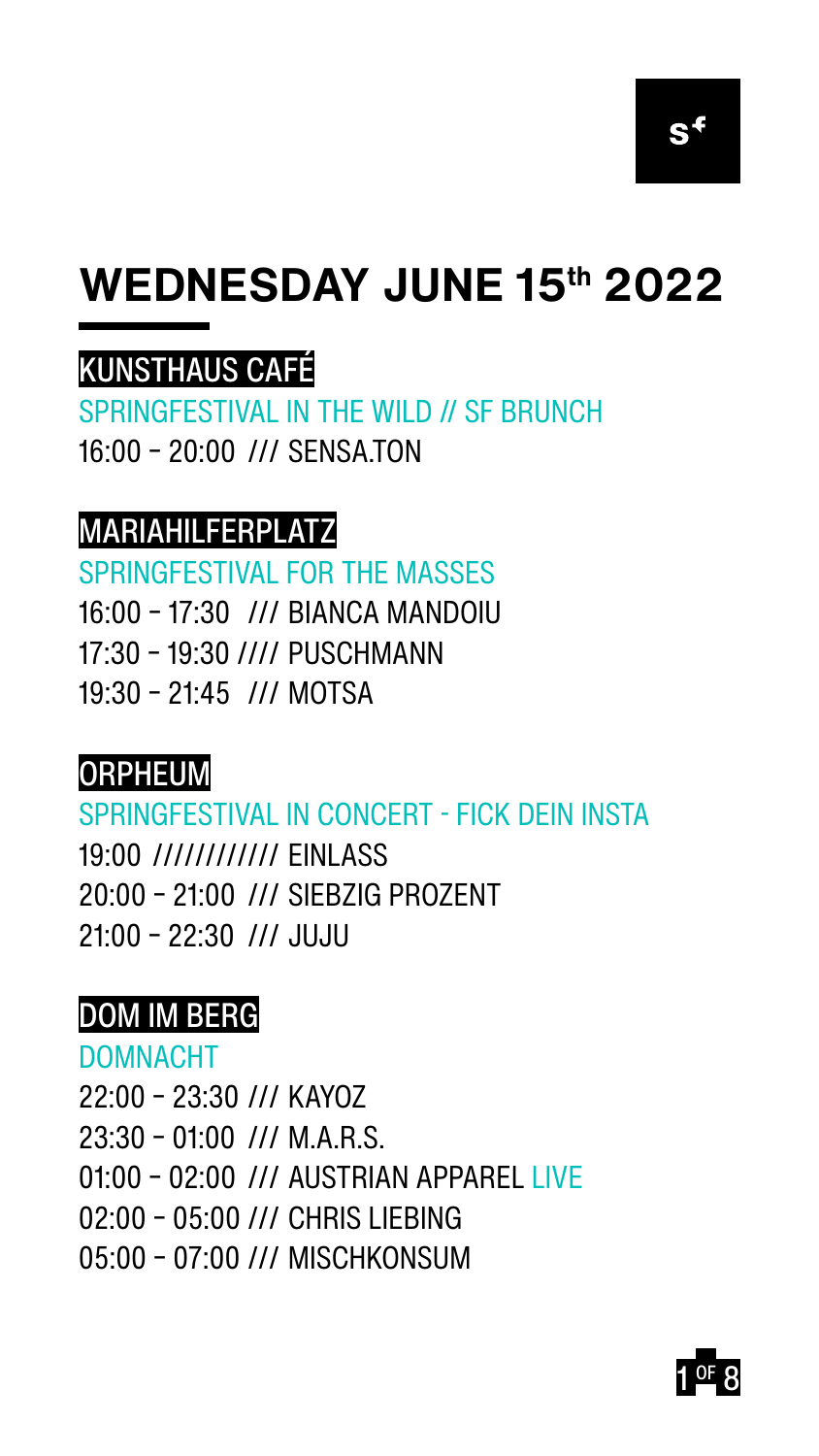



### PARKHOUSE

DARK MATTER SHOWCASE 22:00 – 06:00 /// SPECTURE // THE HYM /////////////////// D:ENIGMA b2b JAY /////////////////// LVKAS // ANILINE

#### /////////////////// WOOGA // RAIN

## **THURSDAY JUNE 16th 2022**



### SPRINGFESTIVAL IN THE WILD // SF BRUNCH

#### 09:00 – 13:00 /// PANTA RHEI

### KUNSTHAUS CAFÉ

SPRINGFESTIVAL IN THE WILD // SF BRUNCH 16:00 – 20:00 /// BIANCA MANDIOU

### SCHLOSSBERG BIERGARTEN

SPRINGFESTIVAL IN THE WILD // SF BIERGARTEN 17:00 – 19:00 /// MELODIC SOUL

### MARIAHILFERPLATZ

SPRINGFESTIVAL FOR THE MASSES

- 16:00 18:00 /// JILLIAN
- 18:00 20:00 /// SELENE 2.5
- 20:00 21:45 /// BLOCKOLLEKTIV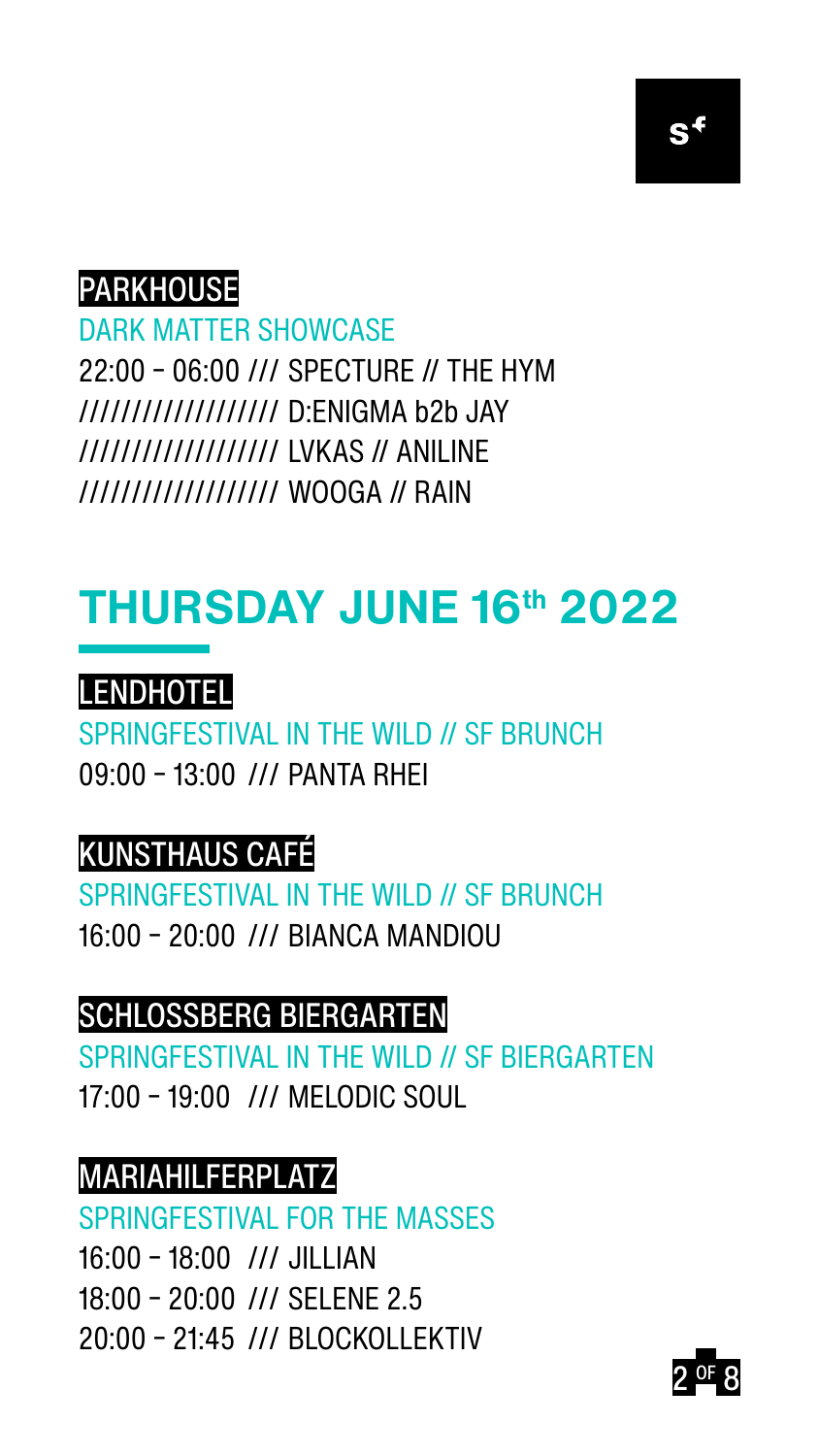





SPRINGFESTIVAL SCHLOSSBERG OPEN AIR OPENING 18:30 //////////// EINLASS 19:00 – 21:00 /// MILOU 21:00 – 23:00 /// FATBOY SLIM

### DOM IM BERG

### SPRINGFESTIVAL IN CONCERT

- 18:00 19:00 ////WARMUP
- 19:00 20:00 /// ELDERBROOK LIVE

### A NIGHT WITH SAMA' ABDULHADI

- 22:00 01:00 /// MILOU
- 01:00 03:00 /// JAMIIE
- 03:00 06:00 // SAMA' ABDULHADI



### SEISMO SPRING FEVER 22:00 – 06:00 /// SEISMO UND DA HEIMLEITA

### **FRIDAY JUNE 17th 2022**



SPRINGFESTIVAL IN THE WILD // SF BRUNCH 09:00 – 13:00 /// T. ORLANDO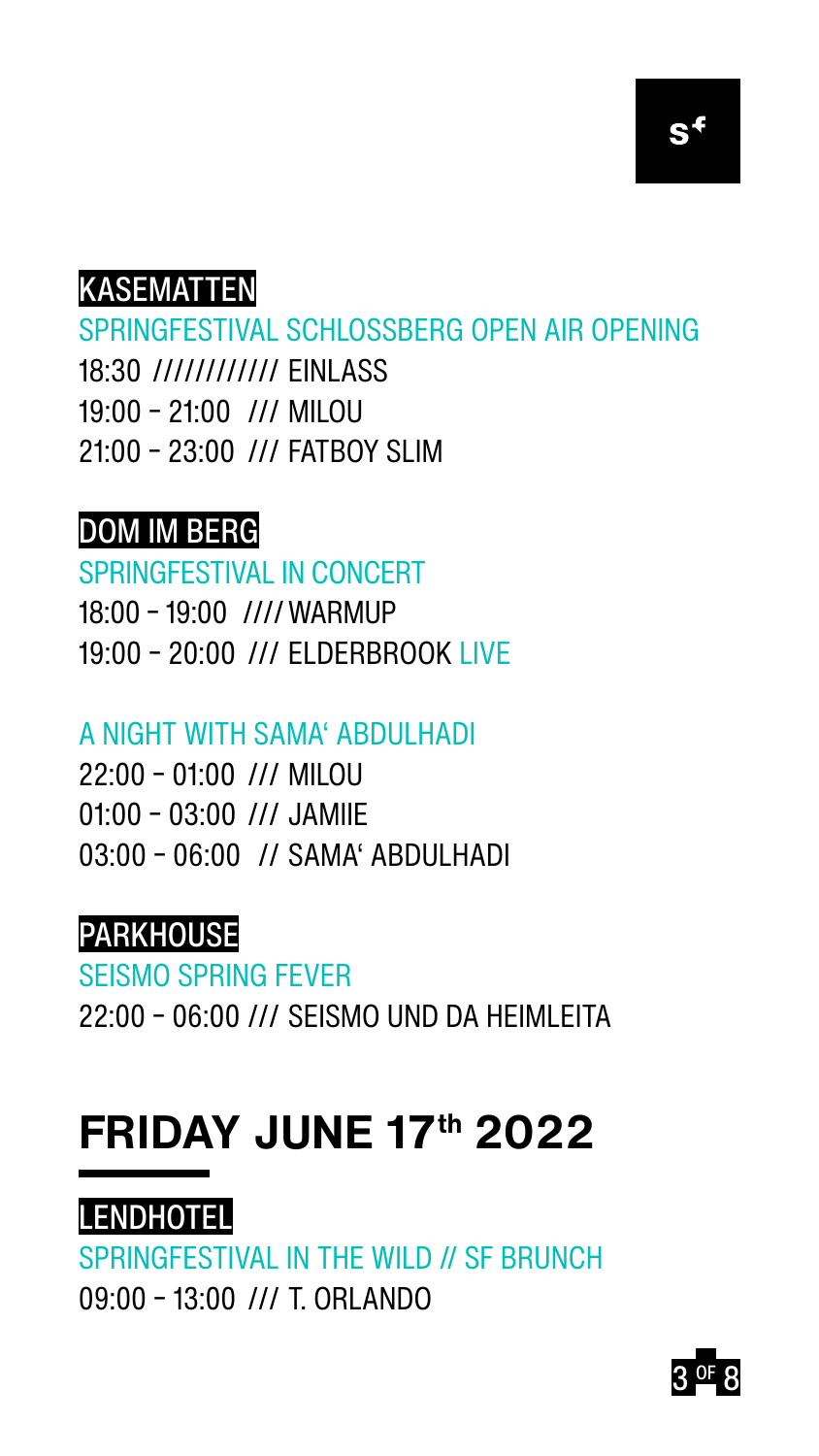

#### ATELIER MARTIN AUER



### SPRINGFESTIVAL IN THE WILD // SF BRUNCH 10:00 – 14:00 /// DJ EMEEGRANT



### SPRINGFESTIVAL IN THE WILD // SF BRUNCH 16:00 – 20:00 /// T.A.N.Z.



SPRINGFESTIVAL IN THE WILD // SF CAFE 17:00 – 21:00 /// PUFFZACK FELIX



SPRINGFESTIVAL IN THE WILD // SF DINNER 18:00 – 22:00 /// JILLIAN



### SPRINGFESTIVAL FOR THE MASSES 16:00 – 18:00 /// BLACK OWL

- 18:00 20:00 /// JORGE TAVAREZ
- 20:00 21:45 /// THE SHOWHAWK DUO LIVE

### DOM IM BERG

### WE LOVE TECHNO FRIDAYS AT SPRINGFESTIVAL 22:00 – 01:00 /// PETE VAN WEED 01:00 – 03:00 /// MELODIC SOUL 03:00 – 05:00 // ANFISA LETYAGO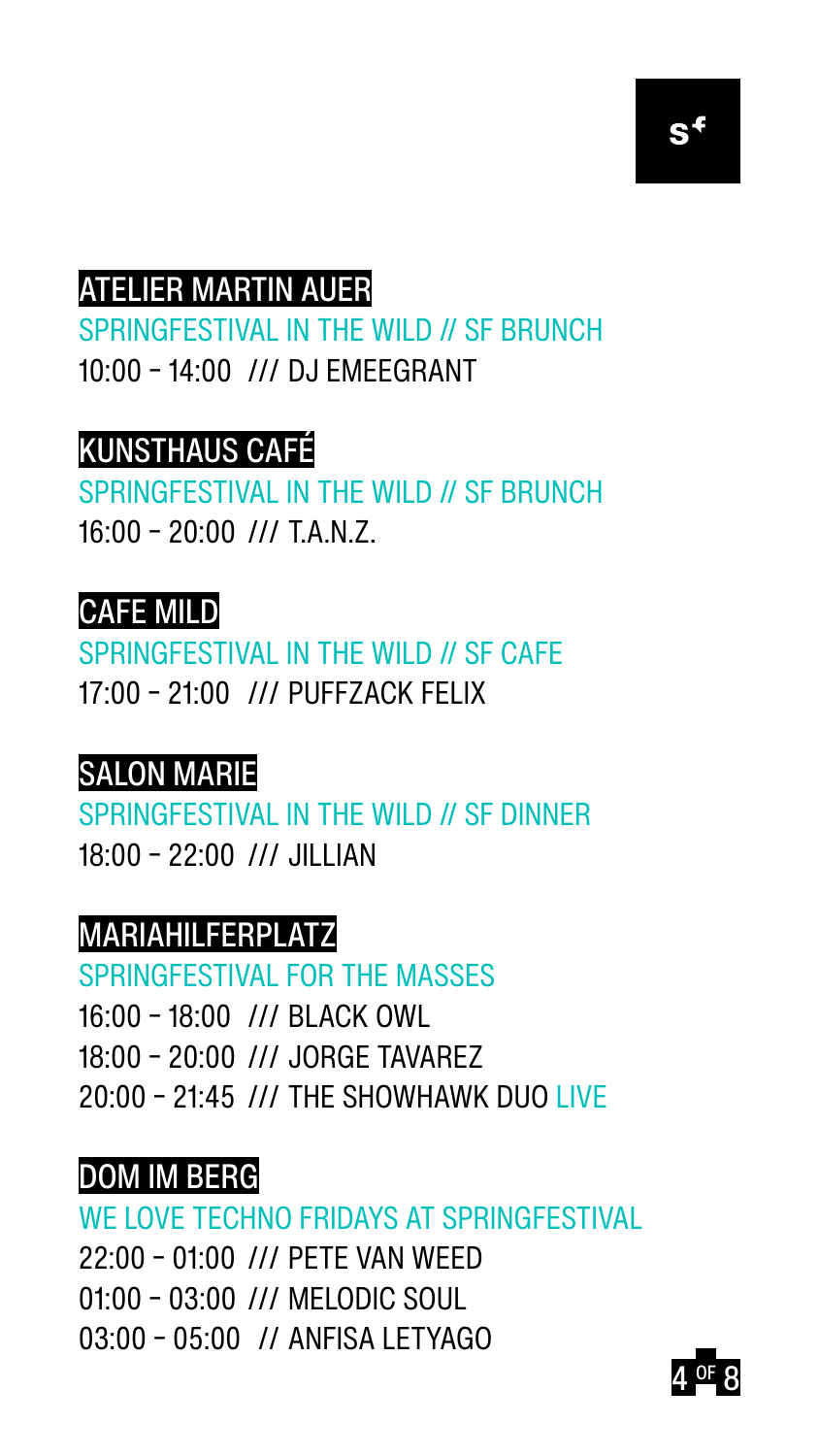

### 05:00 – 07:00 /// BLOCKOLAND



### POSTGARAGE 1st

# MASSIVE PLAYGROUNDS X BEAT SUPREME DNB ARENA

### ft. AEL MC

### 22:00 – 23:00 /// LD b2b FENKARI

- 23:00 00:30 /// SLOW b2b COLFY
- 00:30 02:00 /// GEOSTATIC
- 02:00 03:00 /// BLACK SUN EMPIRE
- 03:00 04:00 // FLEXOO
- 04:00 05:30 // TWISTED TECHNIQUE
- 05:30 07:00 /// ENCRYPT

### POSTGARAGE 2nd

SPRINGFESTIVAL GRAZ MEETS BASSIANI 23:00 – 01:00 /// HUBI 01:00 – 03:00 /// PECH+SCHWEFEL

- 03:00 04:00 // HVL LIVE
- 04:00 06:00 // TEZIBEL & DJ DEADLIFT

### POSTGARAGE 3rd

ATROPA

### 00:00 – 06:00 // ATTILA /////////////////// GOLDBERG /////////////////// GIACOMO DAL PRA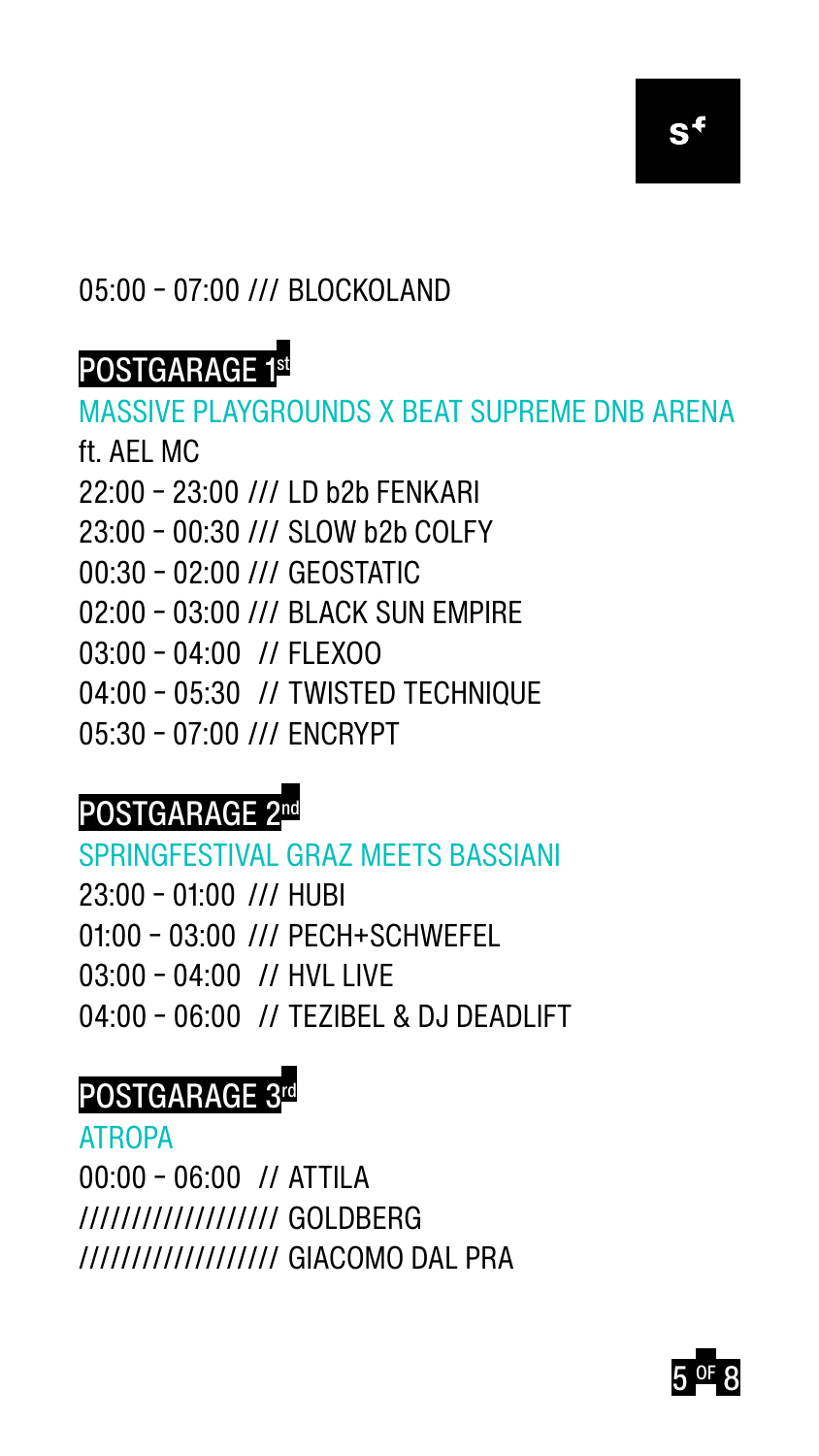

PARKHOUSE

### THE OTHER SIDE 22:00 – 06:00 /// RENOA // FLYING HORSTMAN //////////////////// SARAH SATORII // MASHA



## **SATURDAY JUNE 18th 2022**



### SPRINGFESTIVAL IN THE WILD // SF BRUNCH 09:00 – 13:00 /// PANTA RHEI

### CAFE PROMENADE

SPRINGFESTIVAL IN THE WILD // SF CAFE 13:00 – 17:00 /// SARAH SATORII



### SPRINGFESTIVAL IN THE WILD // SF BRUNCH 16:00 – 20:00 /// DJ EMEEGRANT

### DOM IM BERG

### WELCOME TO THE MOONBOUTIQUE

- 22:00 00:00 /// MEILENSTEIN
- 00:00 02:00 // STEVE MICHAEL
- 02:00 05:00 /// MOONBOOTICA

05:00 – 07:00 /// MARTIN FREUDENTANZ b2b FALABELLA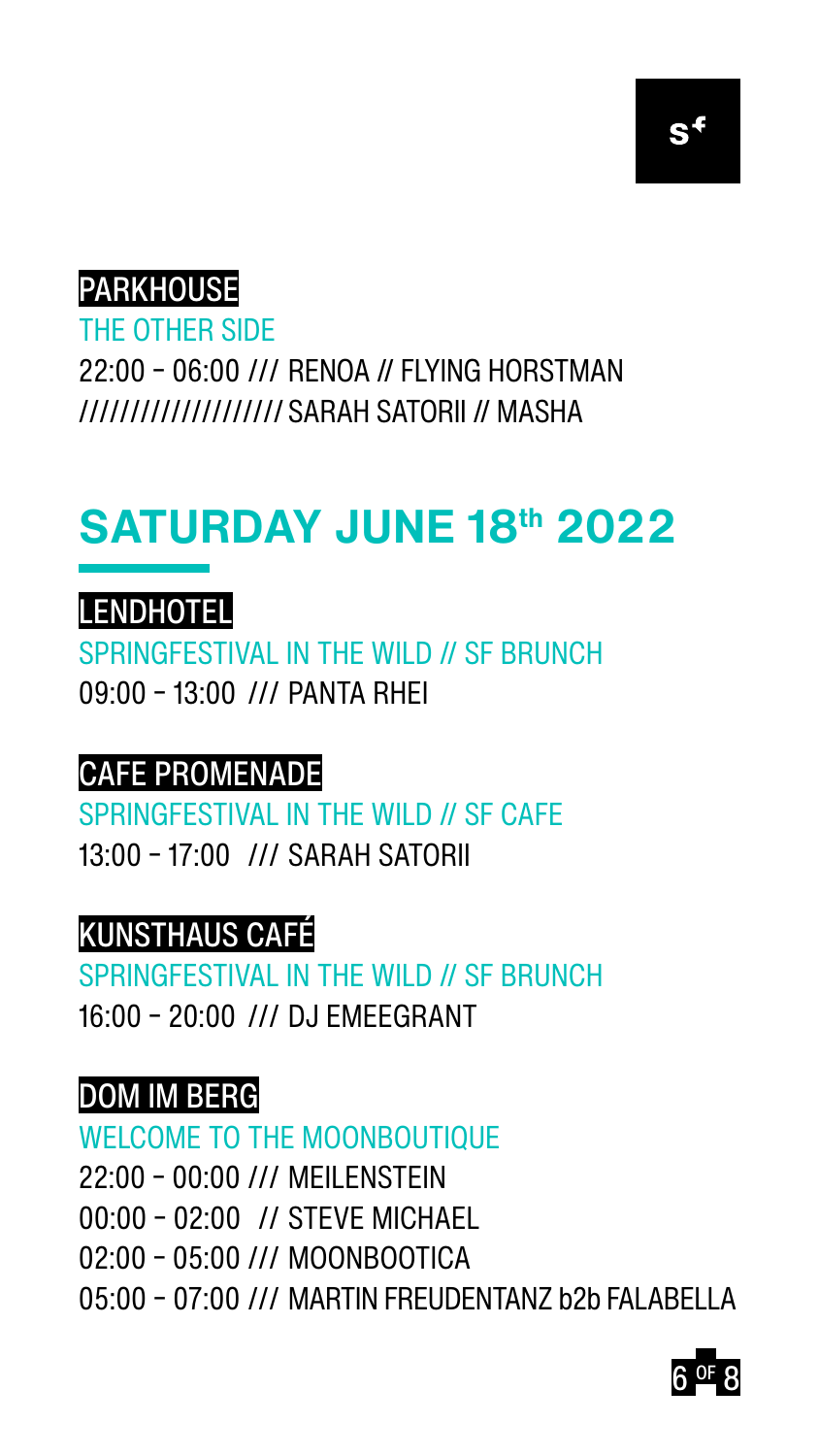



## POSTGARAGE 1st

SAKRILEG

- 22:00 23:00 /// SERDAR CETIN LIVE
- 23:00 01:00 /// VANESSA
- 01:00 03:00 /// DARIA KOLOSOVA

03:00 – 05:00 // SHDW & OBSCURE SHAPE 05:00 – 07:00 /// DANEEY

### POSTGARAGE 2nd

00:00 – 02:00 // CHEEVER

- 02:00 04:00 // CASPER TIELROOIJ
- 04:00 06:00 // SPRINGFESTIVAL ALL STARS

### POSTGARAGE 3rd

SCHALLWARE SHOWCASE 00:00 – 06:00 // FRANK ASSIT /////////////////// IN.SITU // ROBBE /////////////////// KYLEMIND /////////////////// ROWDIE



### IILW SHOWCASE

22:00 – 06:00 /// JULIA CABALLERA //////////////////// FETA CHRIS //////////////////// A. CHRYSLER //////////////////// HANNASY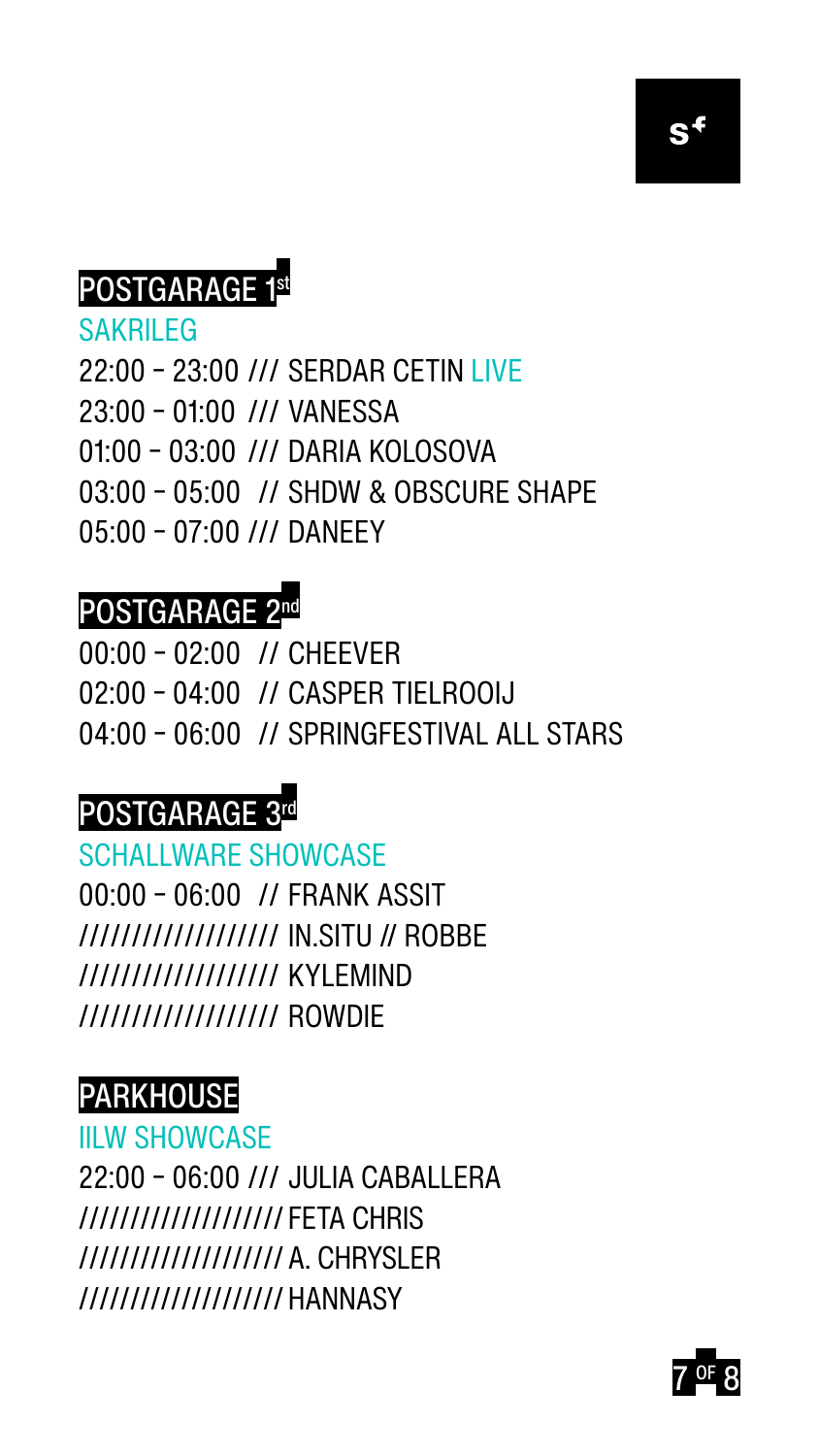

## **SUNDAY JUNE 19th 2022**





### SPRINGFESTIVAL IN THE WILD // SF BRUNCH 09:00 – 13:00 /// T. ORLANDO



### SPRINGFESTIVAL GRAZ OFFICIAL AFTERHOUR 06:00 – 12:00 /// APUA b2b MAYELL



```
FREE OPEN AIR CLOSING RAVE
```
- 13:30 15:00 /// T.A.N.Z.
- 15:00 16:30 /// BLACK OWL
- 16:30 18:00 /// MILOU
- 18:00 19:00 /// JPATTERSSON LIVE
- 19:00 22:30 /// MOLLONO.BASS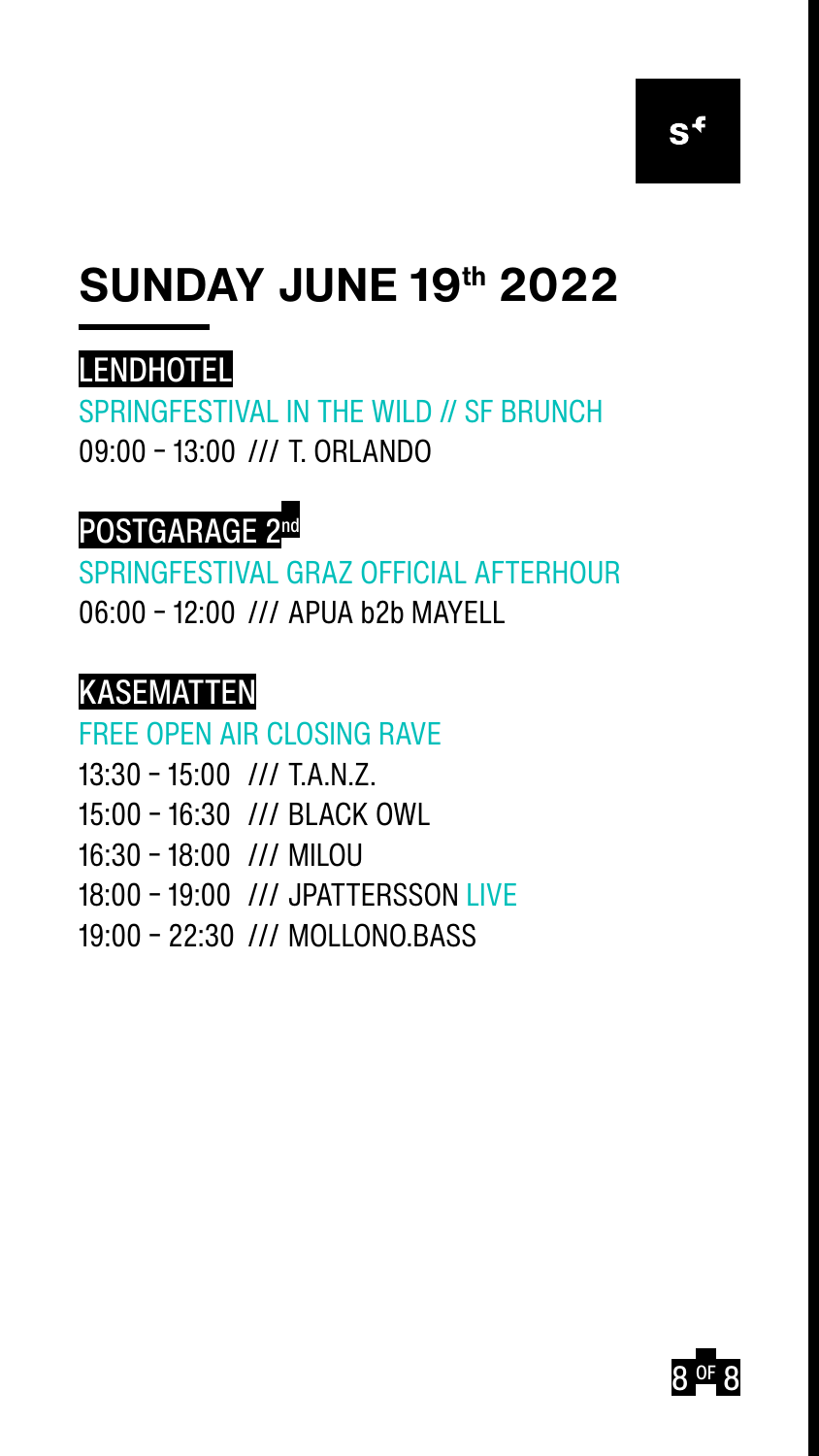01 / SPRINGFESTIVAL FESTIVAL CENTER LENDHAFEN, LENDKAI 17, 8010 GRAZ Festival Phone: +43 680 55 84 100

### Opening hours: June 15th to June 18th 2022: 2 p.m. to 10 p.m.

### 05 / DOM IM BERG SCHLOSSBERGSTEIG GRAZ, 8010 GRAZ

### 02 / MARIAHILFERPLATZ 8020 GRAZ

### 03 / KASEMATTEN

#### GRAZER SCHLOSSBERG, 8010 GRAZ

### 04 / ORPHEUM ORPHEUMGASSE 8, 8020 GRAZ

### 06 / POSTGARAGE

### DREIHACKENGASSE 42, 8020 GRAZ

### 07 / PARKHOUSE

STADTPARK 2, 8010 GRAZ

 $S^+$ 

### **SPRINGFESTIVAL LOCATIONS**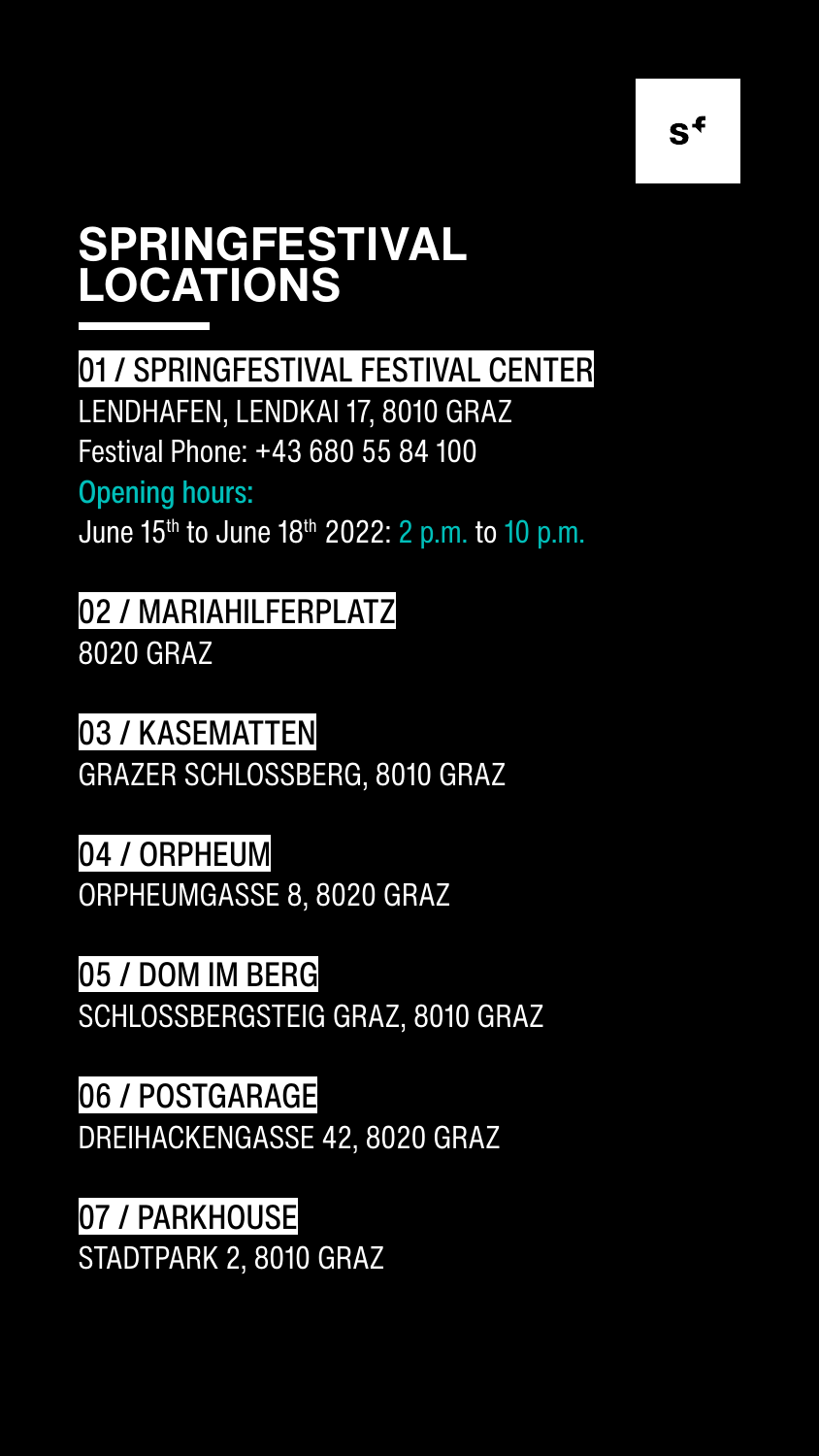A / KUNSTHAUS CAFÉ SÜDTIROLER PLATZ 2, 8020 GRAZ

### B / LENDHOTEL GRÜNE GASSE 2, 8020 GRAZ

C / SCHLOSSBERG BIERGARTEN GRAZER SCHLOSSBERG, 8010 GRAZ

D / ATELIER MARTIN AUER MAGGSTRASSE 2, 8042 GRAZ

E / CAFE MILD STUBENBERGGASSE 7, 8010 GRAZ

### F / SALON MARIE GRIESKAI 4-8, 8020 GRAZ

### G / CAFE PROMENADE

#### ERZHERZOG-JOHANN-ALLEE 1, 8010 GRAZ



### **SPRINGFESTIVAL**  *IN THE WILD* **- LOCATIONS**